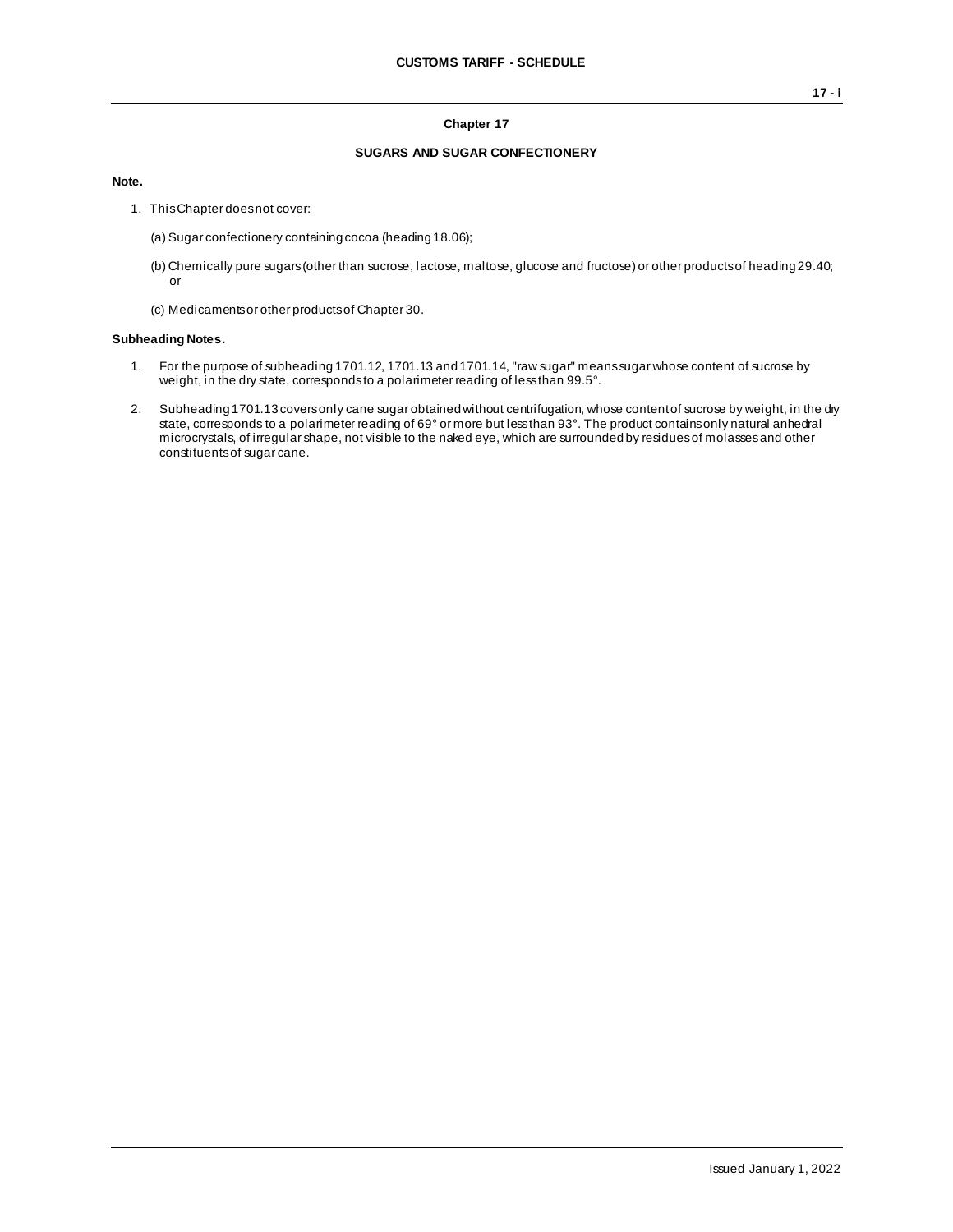## **CUSTOMS TARIFF - SCHEDULE**

| <b>Tariff</b><br>Item     | <b>SS</b> | <b>Description of Goods</b>                                                                                                                                                                                                                                                                                                                                                                                                                                                   | Unit of<br>Meas. | <b>MFN</b><br>Tariff | <b>Applicable</b><br><b>Preferential Tariffs</b>                                                                                |
|---------------------------|-----------|-------------------------------------------------------------------------------------------------------------------------------------------------------------------------------------------------------------------------------------------------------------------------------------------------------------------------------------------------------------------------------------------------------------------------------------------------------------------------------|------------------|----------------------|---------------------------------------------------------------------------------------------------------------------------------|
| 17.01                     |           | Cane or beet sugar and chemically pure sucrose, in solid form.                                                                                                                                                                                                                                                                                                                                                                                                                |                  |                      |                                                                                                                                 |
|                           |           |                                                                                                                                                                                                                                                                                                                                                                                                                                                                               |                  |                      |                                                                                                                                 |
|                           |           | -Raw sugar not containing added flavouring or colouring matter:                                                                                                                                                                                                                                                                                                                                                                                                               |                  |                      |                                                                                                                                 |
| 1701.12                   |           | - -Beet sugar                                                                                                                                                                                                                                                                                                                                                                                                                                                                 |                  |                      |                                                                                                                                 |
|                           |           | 1701.12.10 00 - - - For use by sugar refineries in the production of refined sugar used in the<br>manufacture of wine                                                                                                                                                                                                                                                                                                                                                         | <b>TNE</b>       | Free                 | CCCT, LDCT, GPT, UST,<br>MXT, CIAT, CT, CRT, IT,<br>PT, COLT, JT, PAT, HNT,<br>KRT, CEUT, UAT,<br>CPTPT, UKT: Free              |
| 1701.12.90 00 - - - Other |           |                                                                                                                                                                                                                                                                                                                                                                                                                                                                               | <b>TNE</b>       | \$24.69/tonne        | CCCT, LDCT, UST,<br>CIAT, CT, CRT, IT, PT,<br>COLT, JT, HNT, KRT,<br>CEUT, UAT, UKT: Free<br>CPTPT: \$13.46/tonne               |
| 1701.13                   |           | - -Cane sugar specified in Subheading Note 2 to this Chapter                                                                                                                                                                                                                                                                                                                                                                                                                  |                  |                      |                                                                                                                                 |
|                           |           | 1701.13.10 00 - - - For use by sugar refineries in the production of refined sugar used in the<br>manufacture of wine                                                                                                                                                                                                                                                                                                                                                         | <b>TNE</b>       | Free                 | AUT, NZT, CCCT, LDCT,<br>GPT, UST, MXT, CIAT,<br>CT, CRT, IT, PT, COLT,<br>JT, PAT, HNT, KRT,<br>CEUT, UAT, CPTPT,<br>UKT: Free |
| 1701.13.90 00 - - - Other |           |                                                                                                                                                                                                                                                                                                                                                                                                                                                                               | <b>TNE</b>       | \$22.05/tonne        | AUT, NZT, CCCT, LDCT,<br>GPT, UST, CIAT, CT,<br>CRT, IT, PT, COLT, JT,<br>PAT, HNT, KRT, CEUT,<br>UAT, CPTPT, UKT: Free         |
|                           |           | 1701.14.00 00 - - Other cane sugar                                                                                                                                                                                                                                                                                                                                                                                                                                            | <b>TNE</b>       | Free                 | AUT, NZT, CCCT, LDCT,<br>GPT, UST, MXT, CIAT,<br>CT, CRT, IT, PT, COLT,<br>JT, PAT, HNT, KRT,<br>CEUT, UAT, CPTPT,<br>UKT: Free |
|                           |           | -Other:                                                                                                                                                                                                                                                                                                                                                                                                                                                                       |                  |                      |                                                                                                                                 |
| 1701.91                   |           | - -Containing added flavouring or colouring matter                                                                                                                                                                                                                                                                                                                                                                                                                            |                  |                      |                                                                                                                                 |
|                           |           | 1701.91.10 00 - - - If the aggregate guantity of goods of tariff item Nos. 1701.91.10.<br>1701.99.10, 1702.90.21, 1702.90.61, 1702.90.70 and 1702.90.81 imported<br>during the period specified in an order of the Governor in Council<br>specifying limits on the aggregate quantity of such goods entitled to the<br>Peru Tariff or the Honduras Tariff, as the case may be, has not exceeded<br>the aggregate quantity specified in the applicable order during the period | <b>TNE</b>       | N/A                  | PT, HNT: Free                                                                                                                   |

 $\blacksquare$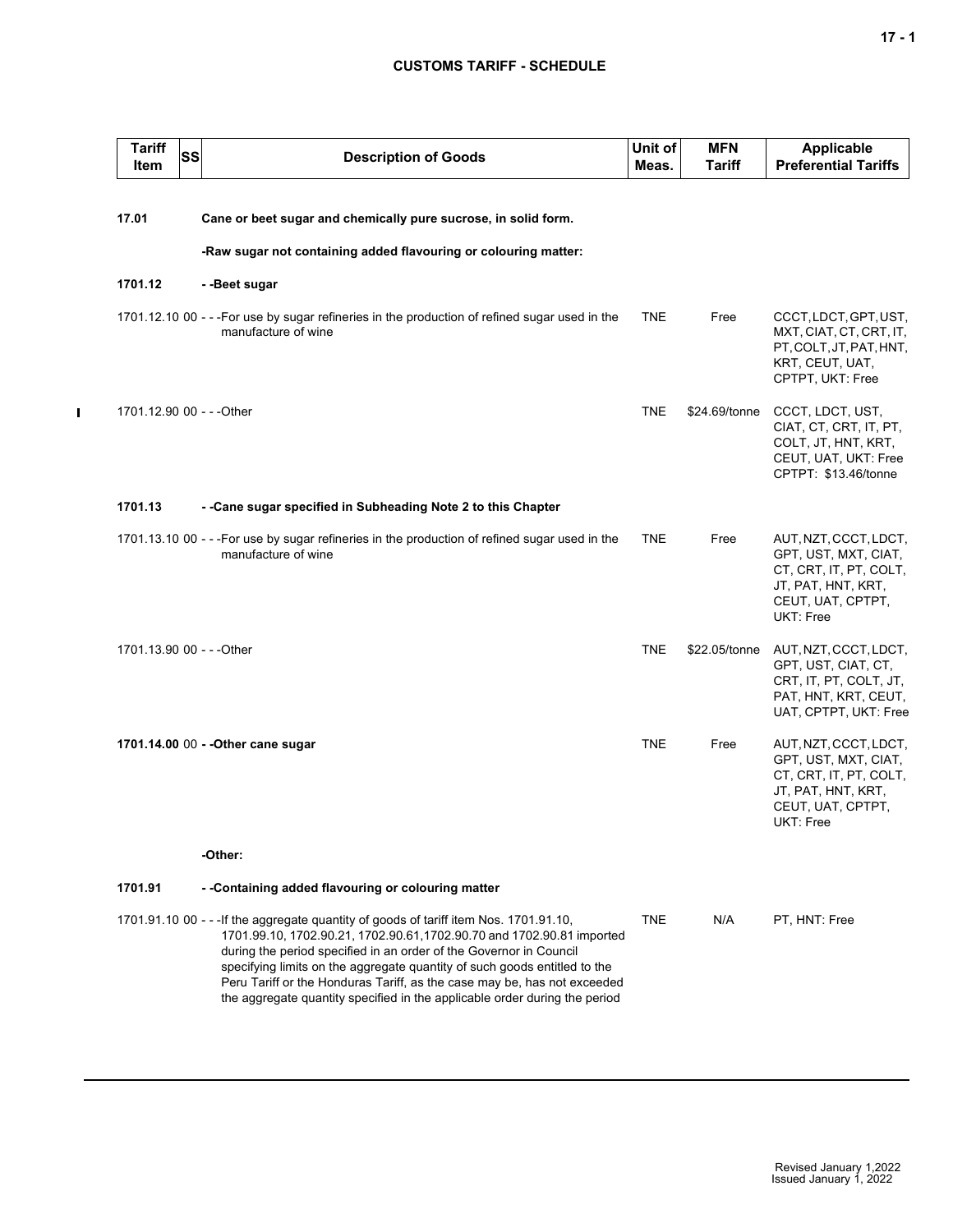| <b>Tariff</b><br>Item | SS | <b>Description of Goods</b>                                                                                                                                                                                                                                                                                                                                                                                                                                                   | Unit of<br>Meas.                                     | <b>MFN</b><br><b>Tariff</b> | Applicable<br><b>Preferential Tariffs</b>                                                                                                                                                                                                |
|-----------------------|----|-------------------------------------------------------------------------------------------------------------------------------------------------------------------------------------------------------------------------------------------------------------------------------------------------------------------------------------------------------------------------------------------------------------------------------------------------------------------------------|------------------------------------------------------|-----------------------------|------------------------------------------------------------------------------------------------------------------------------------------------------------------------------------------------------------------------------------------|
| 1701.91.90            |    | ---Other<br>-----Powders for the preparation of lemonade and the like:                                                                                                                                                                                                                                                                                                                                                                                                        |                                                      | \$30.86/tonne               | CCCT, LDCT, UST,<br>CIAT, CT, CRT, IT, JT,<br><b>KRT: Free</b><br>AUT: \$22.05/tonne<br>NZT: \$22.05/tonne<br>PAT: \$15.43/tonne<br>CEUT: \$20.57/tonne<br>CPTPT: \$5.14/tonne<br>UKT: \$30.86/tonne                                     |
|                       |    | $---Other:$                                                                                                                                                                                                                                                                                                                                                                                                                                                                   | <b>TNE</b><br><b>TNE</b><br><b>TNE</b><br><b>TNE</b> |                             |                                                                                                                                                                                                                                          |
| 1701.99               |    | - -Other                                                                                                                                                                                                                                                                                                                                                                                                                                                                      |                                                      |                             |                                                                                                                                                                                                                                          |
|                       |    | 1701.99.10 00 - - - If the aggregate quantity of goods of tariff item Nos. 1701.91.10,<br>1701.99.10, 1702.90.21, 1702.90.61, 1702.90.70 and 1702.90.81 imported<br>during the period specified in an order of the Governor in Council<br>specifying limits on the aggregate quantity of such goods entitled to the<br>Peru Tariff or the Honduras Tariff, as the case may be, has not exceeded<br>the aggregate quantity specified in the applicable order during the period | <b>TNE</b>                                           | N/A                         | PT, HNT: Free                                                                                                                                                                                                                            |
| 1701.99.90            |    | $- -$ Other                                                                                                                                                                                                                                                                                                                                                                                                                                                                   | <b>TNE</b>                                           |                             | \$30.86/tonne CCCT, LDCT, UST,<br>CIAT, CT, CRT, IT, JT,<br><b>KRT: Free</b><br>AUT: \$22.05/tonne<br>NZT: \$22.05/tonne<br>COLT: \$6.17/tonne<br>PAT: \$15.43/tonne<br>CEUT: \$20.57/tonne<br>CPTPT: \$5.14/tonne<br>UKT: \$30.86/tonne |
|                       |    |                                                                                                                                                                                                                                                                                                                                                                                                                                                                               | <b>TNE</b><br><b>TNE</b><br><b>TNE</b>               |                             |                                                                                                                                                                                                                                          |
| 17.02                 |    | Other sugars, including chemically pure lactose, maltose, glucose and<br>fructose, in solid form; sugar syrups not containing added flavouring or<br>colouring matter; artificial honey, whether or not mixed with natural<br>honey; caramel.                                                                                                                                                                                                                                 |                                                      |                             |                                                                                                                                                                                                                                          |
|                       |    | -Lactose and lactose syrup:                                                                                                                                                                                                                                                                                                                                                                                                                                                   |                                                      |                             |                                                                                                                                                                                                                                          |
|                       |    | 1702.11.00 00 - -Containing by weight 99% or more lactose, expressed as anhydrous<br>lactose, calculated on the dry matter                                                                                                                                                                                                                                                                                                                                                    | <b>KGM</b>                                           | 6%                          | CCCT, LDCT, UST,<br>MXT, CIAT, CT, CRT, IT,<br>PT, COLT, JT, HNT, KRT,<br>CEUT, UAT, CPTPT,<br>UKT: Free<br>GPT: 5%                                                                                                                      |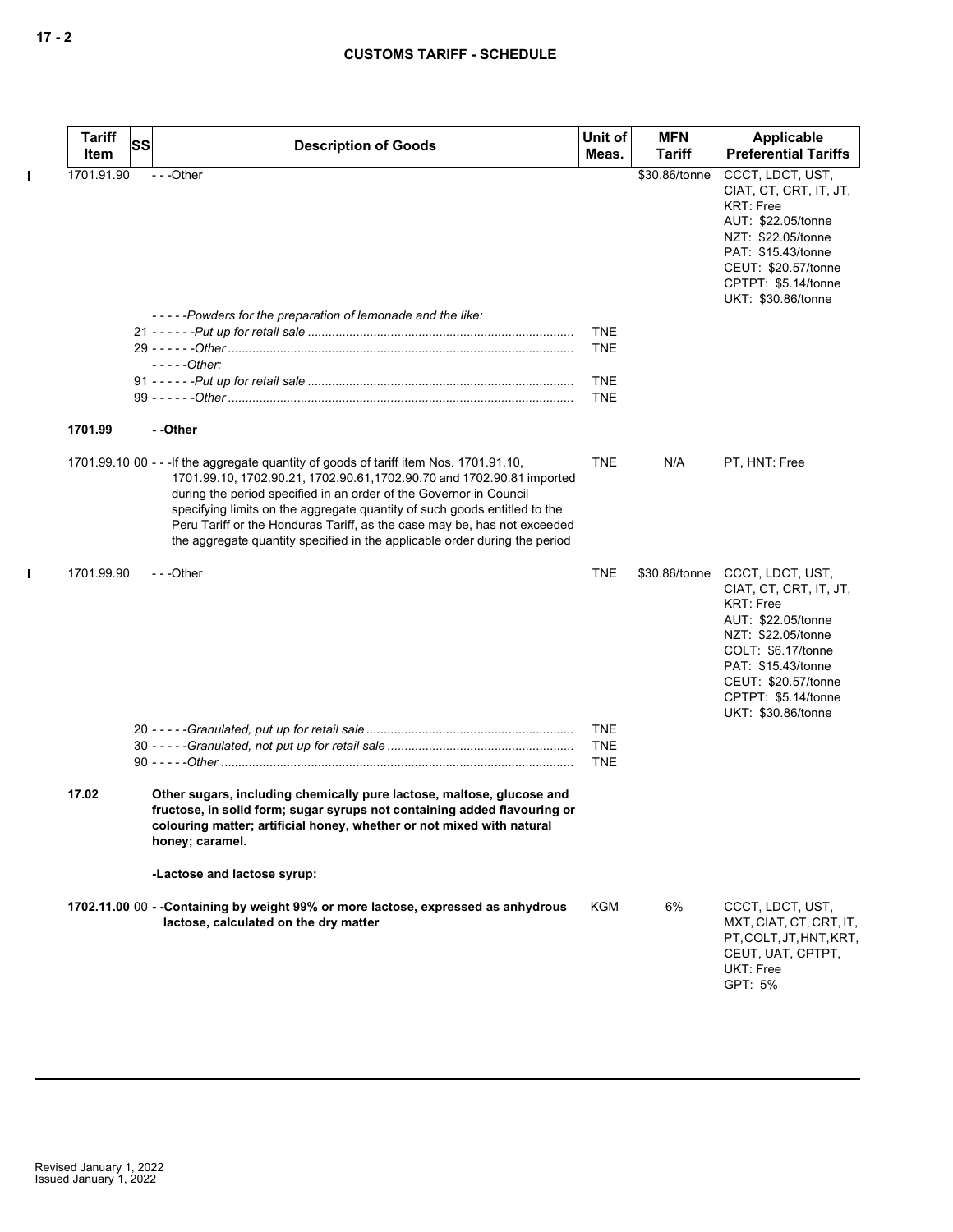| <b>Tariff</b><br>SS     | <b>Description of Goods</b>                                                                                                                           | Unit of    | <b>MFN</b>    | Applicable                                                                                                                  |
|-------------------------|-------------------------------------------------------------------------------------------------------------------------------------------------------|------------|---------------|-----------------------------------------------------------------------------------------------------------------------------|
| Item                    |                                                                                                                                                       | Meas.      | <b>Tariff</b> | <b>Preferential Tariffs</b>                                                                                                 |
| 1702.19.00 00 - - Other |                                                                                                                                                       | <b>KGM</b> | 6%            | CCCT, LDCT, UST,<br>MXT, CIAT, CT, CRT, IT,<br>PT, COLT, JT, HNT, KRT,<br>CEUT, UAT, CPTPT,<br>UKT: Free<br>GPT: 5%         |
| 1702.20.00              | -Maple sugar and maple syrup                                                                                                                          |            | Free          | CCCT, LDCT, GPT, UST,<br>MXT, CIAT, CT, CRT, IT,<br>PT, COLT, JT, PAT, HNT,<br>KRT, CEUT, UAT,<br>CPTPT, UKT: Free          |
|                         |                                                                                                                                                       | KGM        |               |                                                                                                                             |
|                         |                                                                                                                                                       | KGM        |               |                                                                                                                             |
| 1702.30                 | -Glucose and glucose syrup, not containing fructose or containing in<br>the dry state less than 20% by weight of fructose                             |            |               |                                                                                                                             |
|                         | 1702.30.10 00 - - -Crystalline dextrose, having a dextrose equivalent of 90% or more but not KGM<br>more than 10% by weight of moisture               |            | Free          | CCCT, LDCT, GPT, UST,<br>MXT, CIAT, CT, CRT, IT,<br>PT, COLT, JT, PAT, HNT,<br>KRT, CEUT, UAT,<br>CPTPT, UKT: Free          |
| 1702.30.90              | $-$ - -Other                                                                                                                                          |            | 3.5%          | CCCT, LDCT, UST,<br>MXT, CT, CRT, IT, PT,<br>COLT, JT, HNT, KRT,<br>CEUT, UAT, CPTPT,<br>UKT: Free                          |
|                         |                                                                                                                                                       | KGM        |               |                                                                                                                             |
|                         |                                                                                                                                                       | <b>KGM</b> |               |                                                                                                                             |
|                         |                                                                                                                                                       | <b>KGM</b> |               |                                                                                                                             |
|                         | 1702.40.00 00 -Glucose and glucose syrup, containing in the dry state at least 20% but<br>less than 50% by weight of fructose, excluding invert sugar | KGM        | 6%            | CCCT, LDCT, UST,<br>MXT, CIAT, CT, CRT, IT,<br>PT, COLT, JT, HNT,<br>KRT, CEUT, UAT,<br>UKT: Free<br>CPTPT: 3%              |
|                         | 1702.50.00 00 - Chemically pure fructose                                                                                                              | KGM        | Free          | CCCT, LDCT, GPT, UST,<br>MXT, CIAT, CT, CRT, IT,<br>NT, SLT, PT, COLT, JT,<br>PAT, HNT, KRT, CEUT,<br>UAT, CPTPT, UKT: Free |
|                         | 1702.60.00 00 -Other fructose and fructose syrup, containing in the dry state more<br>than 50% by weight of fructose, excluding invert sugar          | KGM        | 3.5%          | CCCT, LDCT, UST,<br>MXT, CIAT, CT, CRT, IT,<br>PT, COLT, JT, HNT, KRT,<br>CEUT, UAT, CPTPT,<br>UKT: Free                    |
| 1702.90                 | -Other, including invert sugar and other sugar and sugar syrup blends<br>containing in the dry state 50% by weight of fructose                        |            |               |                                                                                                                             |

 $\mathbf{I}$ 

 $\mathbf I$ 

 $\mathbf I$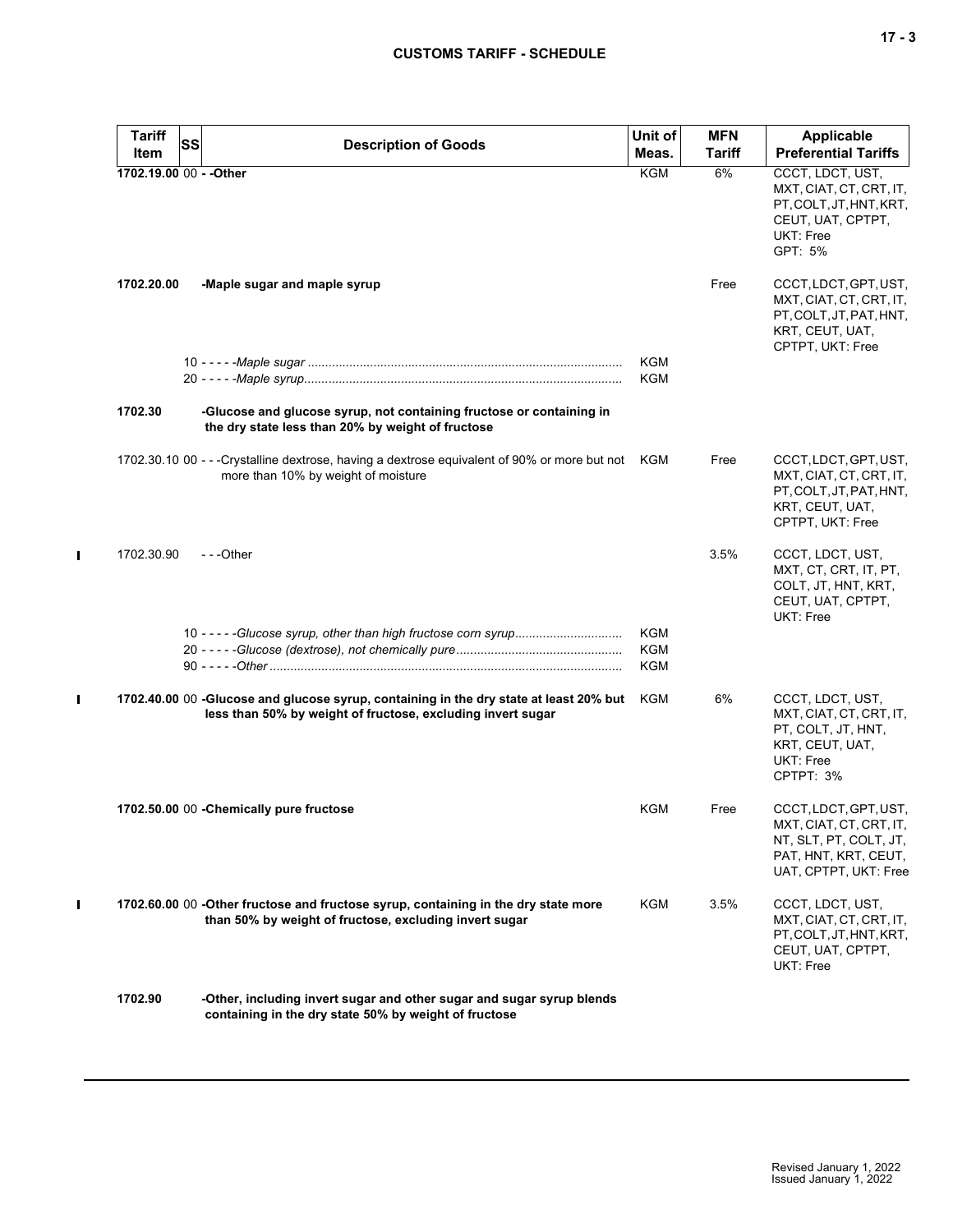|              | <b>Tariff</b><br>Item | <b>SS</b> | <b>Description of Goods</b>                                                                                                                                                                                                                                                                                                                                                                                                                                                        | Unit of<br>Meas. | <b>MFN</b><br><b>Tariff</b> | Applicable<br><b>Preferential Tariffs</b>                                                 |
|--------------|-----------------------|-----------|------------------------------------------------------------------------------------------------------------------------------------------------------------------------------------------------------------------------------------------------------------------------------------------------------------------------------------------------------------------------------------------------------------------------------------------------------------------------------------|------------------|-----------------------------|-------------------------------------------------------------------------------------------|
|              |                       |           | - - - Invert sugar and other sugar syrups containing, after inversion, reducing<br>sugars weighing 75% or more of the total solid weight and in receptacles<br>where the gross weight exceeds 27 kg:                                                                                                                                                                                                                                                                               |                  |                             |                                                                                           |
| L            |                       |           | 1702.90.11 00 - - - - Containing reducing sugars after inversion not exceeding 65% by weight<br>of the total syrup                                                                                                                                                                                                                                                                                                                                                                 | <b>TNE</b>       | \$11.99/tonne               | CCCT, LDCT, UST,<br>CIAT, CT, CRT, IT, JT,<br>KRT, CEUT, UKT: Free<br>CPTPT: \$6.54/tonne |
| L            |                       |           | 1702.90.12 00 - - - - Containing reducing sugars after inversion exceeding 65% but not<br>exceeding 70% by weight of the total syrup                                                                                                                                                                                                                                                                                                                                               | <b>TNE</b>       | \$13.05/tonne               | CCCT, LDCT, UST,<br>CIAT, CT, CRT, IT, JT,<br>KRT, CEUT, UKT: Free<br>CPTPT: \$7.11/tonne |
| L            |                       |           | 1702.90.13 00 - - - - Containing reducing sugars after inversion exceeding 70% but not<br>exceeding 71% by weight of the total syrup                                                                                                                                                                                                                                                                                                                                               | <b>TNE</b>       | \$13.26/tonne               | CCCT, LDCT, UST,<br>CIAT, CT, CRT, IT, JT,<br>KRT, CEUT, UKT: Free<br>CPTPT: \$7.23/tonne |
| L            |                       |           | 1702.90.14 00 - - - - Containing reducing sugars after inversion exceeding 71% but not<br>exceeding 72% by weight of the total syrup                                                                                                                                                                                                                                                                                                                                               | <b>TNE</b>       | \$13.47/tonne               | CCCT, LDCT, UST,<br>CIAT, CT, CRT, IT, JT,<br>KRT, CEUT, UKT: Free<br>CPTPT: \$7.34/tonne |
| L            |                       |           | 1702.90.15 00 - - - - Containing reducing sugars after inversion exceeding 72% but not<br>exceeding 73% by weight of the total syrup                                                                                                                                                                                                                                                                                                                                               | <b>TNE</b>       | \$13.69/tonne               | CCCT, LDCT, UST,<br>CIAT, CT, CRT, IT, JT,<br>KRT, CEUT, UKT: Free<br>CPTPT: \$7.46/tonne |
| L            |                       |           | 1702.90.16 00 - - - - Containing reducing sugars after inversion exceeding 73% but not<br>exceeding 74% by weight of the total syrup                                                                                                                                                                                                                                                                                                                                               | <b>TNE</b>       | \$13.90/tonne               | CCCT, LDCT, UST,<br>CIAT, CT, CRT, IT, JT,<br>KRT, CEUT, UKT: Free<br>CPTPT: \$7.58/tonne |
| L            |                       |           | 1702.90.17 00 - - - - Containing reducing sugars after inversion exceeding 74% but not<br>exceeding 75% by weight of the total syrup                                                                                                                                                                                                                                                                                                                                               | <b>TNE</b>       | \$14.11/tonne               | CCCT, LDCT, UST,<br>CIAT, CT, CRT, IT, JT,<br>KRT, CEUT, UKT: Free<br>CPTPT: \$7.69/tonne |
| $\mathbf{I}$ |                       |           | 1702.90.18 00 - - - - Containing reducing sugars after inversion exceeding 75% by weight of<br>the total syrup                                                                                                                                                                                                                                                                                                                                                                     | <b>TNE</b>       | \$15.17/tonne               | CCCT, LDCT, UST,<br>CIAT, CT, CRT, IT, JT,<br>KRT, CEUT, UKT: Free<br>CPTPT: \$8.27/tonne |
|              |                       |           | --- Artificial honey, whether or not mixed with natural honey:                                                                                                                                                                                                                                                                                                                                                                                                                     |                  |                             |                                                                                           |
|              |                       |           | 1702.90.21 00 - - - - If the aggregate quantity of goods of tariff item Nos. 1701.91.10,<br>1701.99.10, 1702.90.21, 1702.90.61, 1702.90.70 and 1702.90.81<br>imported during the period specified in an order of the Governor in<br>Council specifying limits on the aggregate quantity of such goods entitled<br>to the Peru Tariff or the Honduras Tariff, as the case may be, has not<br>exceeded the aggregate quantity specified in the applicable order during<br>the period | <b>KGM</b>       | N/A                         | PT, HNT: Free                                                                             |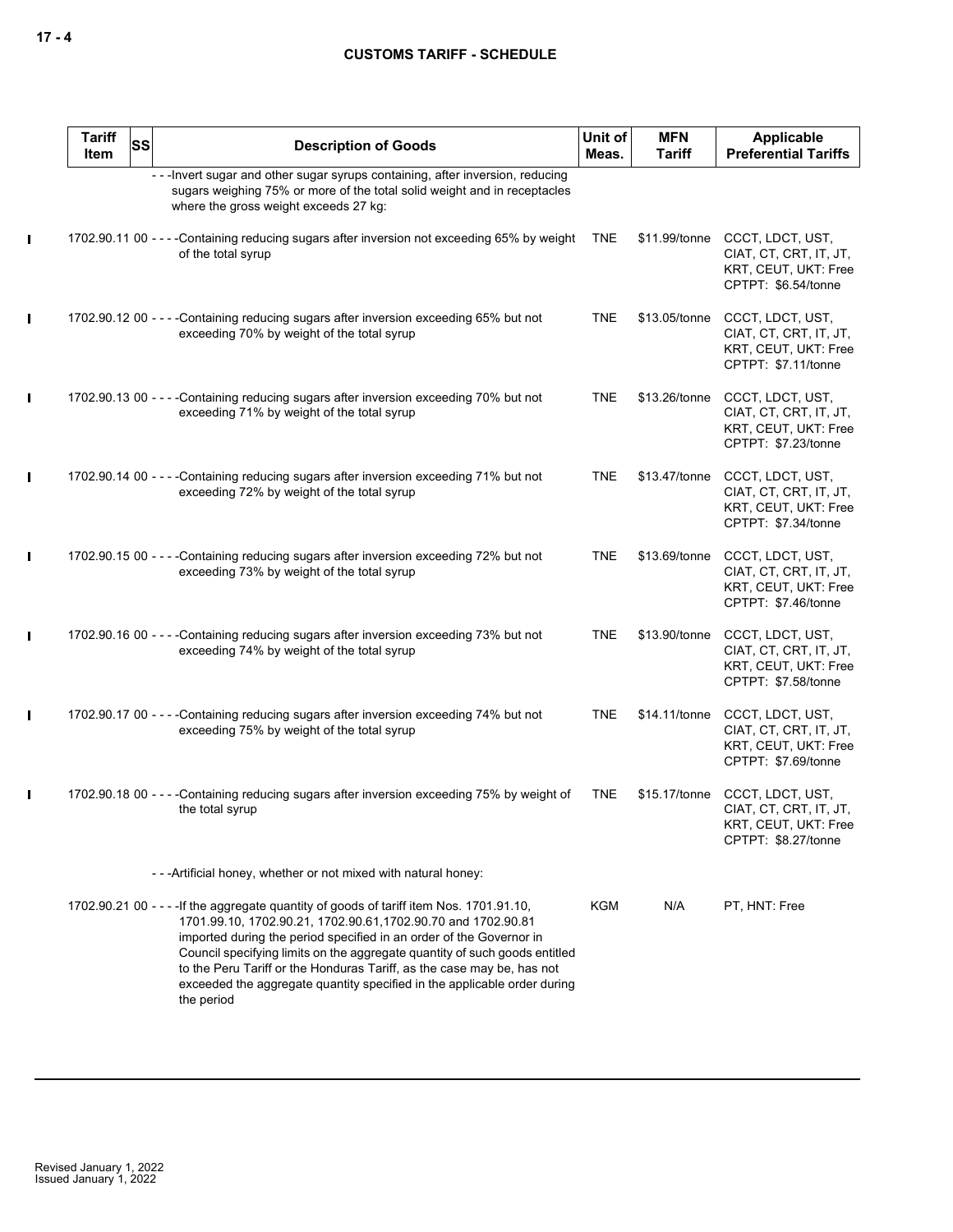|  |  | ×<br>۰. |
|--|--|---------|
|--|--|---------|

| <b>Tariff</b><br><b>SS</b><br>Item | <b>Description of Goods</b>                                                                                                                                                                                                                                                                                                                                                                                                                                                                                                                                                                                                                                                    | Unit of<br>Meas. | <b>MFN</b><br><b>Tariff</b> | <b>Applicable</b><br><b>Preferential Tariffs</b>                                                                                                    |
|------------------------------------|--------------------------------------------------------------------------------------------------------------------------------------------------------------------------------------------------------------------------------------------------------------------------------------------------------------------------------------------------------------------------------------------------------------------------------------------------------------------------------------------------------------------------------------------------------------------------------------------------------------------------------------------------------------------------------|------------------|-----------------------------|-----------------------------------------------------------------------------------------------------------------------------------------------------|
| 1702.90.29 00 - - - - Other        |                                                                                                                                                                                                                                                                                                                                                                                                                                                                                                                                                                                                                                                                                | <b>KGM</b>       | $2.12$ ¢/kg                 | CCCT, LDCT, UST,                                                                                                                                    |
|                                    |                                                                                                                                                                                                                                                                                                                                                                                                                                                                                                                                                                                                                                                                                |                  |                             | MXT, CIAT, CT, CRT, IT,<br>JT, KRT, CEUT,<br><b>UKT: Free</b><br>CPTPT: 1.15¢/kg                                                                    |
|                                    | 1702.90.40 00 - - - Chemically pure maltose                                                                                                                                                                                                                                                                                                                                                                                                                                                                                                                                                                                                                                    | KGM              | 6%                          | CCCT, LDCT, UST,<br>MXT, CIAT, CT, CRT, IT,<br>NT, SLT, PT, COLT, JT,<br>HNT, KRT, CEUT, UAT,<br>UKT: Free<br>GPT: 5%<br>CPTPT: 3%                  |
|                                    | 1702.90.50 00 - - - Colouring caramels                                                                                                                                                                                                                                                                                                                                                                                                                                                                                                                                                                                                                                         | TNE              | 8.5%                        | CCCT, LDCT, UST,<br>MXT, CIAT, CT, CRT, IT,<br>PT, COLT, JT, HNT, KRT,<br>CEUT, UAT, UKT: Free<br>GPT: 3%<br>CPTPT: 4.5%                            |
|                                    | - - - Other sucrose sugars:                                                                                                                                                                                                                                                                                                                                                                                                                                                                                                                                                                                                                                                    |                  |                             |                                                                                                                                                     |
|                                    | 1702.90.61 00 - - - - If the aggregate quantity of goods of tariff item Nos. 1701.91.10,<br>1701.99.10, 1702.90.21, 1702.90.61, 1702.90.70 and 1702.90.81<br>imported during the period specified in an order of the Governor in<br>Council specifying limits on the aggregate quantity of such goods entitled<br>to the Peru Tariff or the Honduras Tariff, as the case may be, has not<br>exceeded the aggregate quantity specified in the applicable order during<br>the period                                                                                                                                                                                             | <b>TNE</b>       | N/A                         | PT, HNT: Free                                                                                                                                       |
| 1702.90.69 00 - - - - Other        |                                                                                                                                                                                                                                                                                                                                                                                                                                                                                                                                                                                                                                                                                | <b>TNE</b>       | \$26.67/tonne               | CCCT, LDCT, UST,<br>MXT, CIAT, CT, CRT, IT,<br>JT, KRT, CEUT, UAT,<br>UKT: Free<br>AUT: \$22.05/tonne<br>NZT: \$22.05/tonne<br>CPTPT: \$14.54/tonne |
|                                    | 1702.90.70 00 - - - Invert sugar and other sugar syrups containing, after inversion, reducing<br>sugars weighing 75% or more of the total solid weight and in receptacles<br>where the gross weight exceeds 27 kg, if the aggregate quantity of goods<br>of tariff item Nos. 1701.91.10, 1701.99.10, 1702.90.21,<br>1702.90.61,1702.90.70 and 1702.90.81 imported during the period<br>specified in an order of the Governor in Council specifying limits on the<br>aggregate quantity of such goods entitled to the Peru Tariff or the<br>Honduras Tariff, as the case may be, has not exceeded the aggregate<br>quantity specified in the applicable order during the period | TNE              | N/A                         | PT, HNT: Free                                                                                                                                       |
|                                    | - - - Other invert sugars and other sugar syrups:                                                                                                                                                                                                                                                                                                                                                                                                                                                                                                                                                                                                                              |                  |                             |                                                                                                                                                     |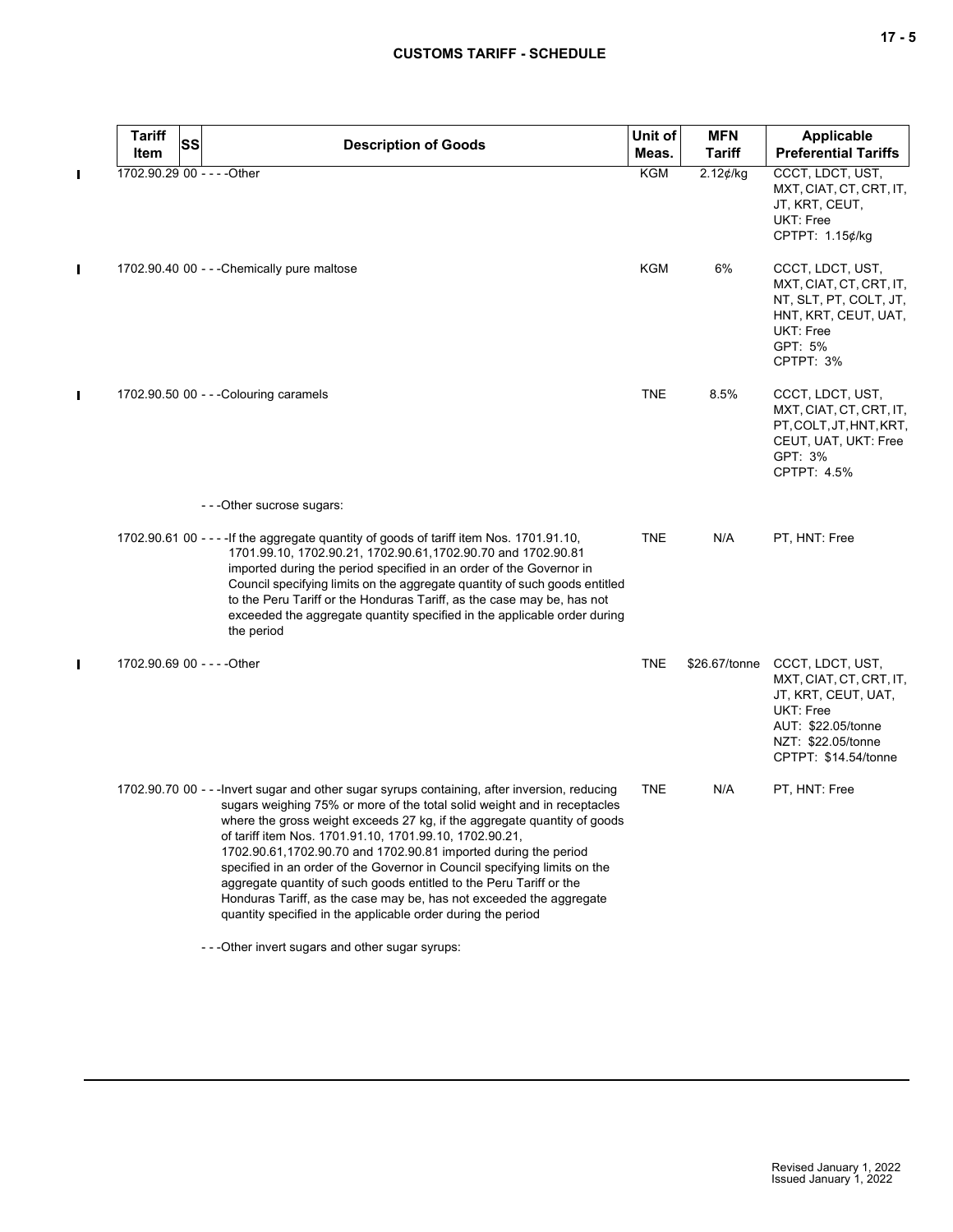# **CUSTOMS TARIFF - SCHEDULE**

| <b>Tariff</b><br>Item     | SS | <b>Description of Goods</b>                                                                                                                                                                                                                                                                                                                                                                                                                                                        | Unit of<br>Meas.         | <b>MFN</b><br>Tariff | Applicable<br><b>Preferential Tariffs</b>                                                                                |
|---------------------------|----|------------------------------------------------------------------------------------------------------------------------------------------------------------------------------------------------------------------------------------------------------------------------------------------------------------------------------------------------------------------------------------------------------------------------------------------------------------------------------------|--------------------------|----------------------|--------------------------------------------------------------------------------------------------------------------------|
|                           |    | 1702.90.81 00 - - - - If the aggregate quantity of goods of tariff item Nos. 1701.91.10,<br>1701.99.10, 1702.90.21, 1702.90.61, 1702.90.70 and 1702.90.81<br>imported during the period specified in an order of the Governor in<br>Council specifying limits on the aggregate quantity of such goods entitled<br>to the Peru Tariff or the Honduras Tariff, as the case may be, has not<br>exceeded the aggregate quantity specified in the applicable order during<br>the period | <b>TNE</b>               | N/A                  | PT, HNT: Free                                                                                                            |
| 1702.90.89                |    | $--$ Other                                                                                                                                                                                                                                                                                                                                                                                                                                                                         |                          | \$4.52/tonne         | CCCT, LDCT, UST,<br>CIAT, CT, CRT, IT, JT,<br>KRT, CEUT, UAT,<br>UKT: Free<br>CPTPT: \$2.46/tonne                        |
|                           |    |                                                                                                                                                                                                                                                                                                                                                                                                                                                                                    | <b>TNE</b><br><b>TNE</b> |                      |                                                                                                                          |
| 1702.90.90 00 - - - Other |    |                                                                                                                                                                                                                                                                                                                                                                                                                                                                                    | <b>TNE</b>               | 11%                  | CCCT, LDCT, UST,<br>MXT, CIAT, CT, CRT, IT,<br>PT, COLT, JT, HNT, KRT,<br>CEUT, UAT, UKT: Free<br>GPT: 7%<br>CPTPT: 6%   |
| 17.03                     |    | Molasses resulting from the extraction or refining of sugar.                                                                                                                                                                                                                                                                                                                                                                                                                       |                          |                      |                                                                                                                          |
| 1703.10                   |    | -Cane molasses                                                                                                                                                                                                                                                                                                                                                                                                                                                                     |                          |                      |                                                                                                                          |
|                           |    | 1703.10.10 00 - - -Powder with admixture other than colouring or anti-caking agents                                                                                                                                                                                                                                                                                                                                                                                                | <b>TNE</b>               | 12.5%                | CCCT, LDCT, UST,<br>MXT, CIAT, CT, CRT, IT,<br>PT, COLT, JT, HNT, KRT,<br>CEUT, UAT, UKT: Free<br>GPT: 5%<br>CPTPT: 2%   |
| 1703.10.90 00 - - - Other |    |                                                                                                                                                                                                                                                                                                                                                                                                                                                                                    | <b>TNE</b>               | Free                 | CCCT, LDCT, GPT, UST,<br>MXT, CIAT, CT, CRT, IT,<br>PT, COLT, JT, PAT, HNT,<br>KRT, CEUT, UAT,<br>CPTPT, UKT: Free       |
| 1703.90                   |    | -Other                                                                                                                                                                                                                                                                                                                                                                                                                                                                             |                          |                      |                                                                                                                          |
|                           |    | 1703.90.10 00 - - -Powder with admixture other than colouring or anti-caking agents                                                                                                                                                                                                                                                                                                                                                                                                | <b>TNE</b>               | 12.5%                | CCCT, LDCT, UST,<br>MXT, CIAT, CT, CRT, IT,<br>PT, COLT, JT, HNT, KRT,<br>CEUT, UAT, UKT: Free<br>PAT: 6%<br>CPTPT: 6.5% |
| 1703.90.90                |    | ---Other                                                                                                                                                                                                                                                                                                                                                                                                                                                                           |                          | Free                 | CCCT, LDCT, GPT, UST,<br>MXT, CIAT, CT, CRT, IT,<br>PT, COLT, JT, PAT, HNT,<br>KRT, CEUT, UAT,<br>CPTPT, UKT: Free       |
|                           |    |                                                                                                                                                                                                                                                                                                                                                                                                                                                                                    | <b>TNE</b><br><b>TNE</b> |                      |                                                                                                                          |

 $\mathbf{I}$ 

 $\mathbf{I}$ 

 $\mathbf I$ 

 $\mathbf I$